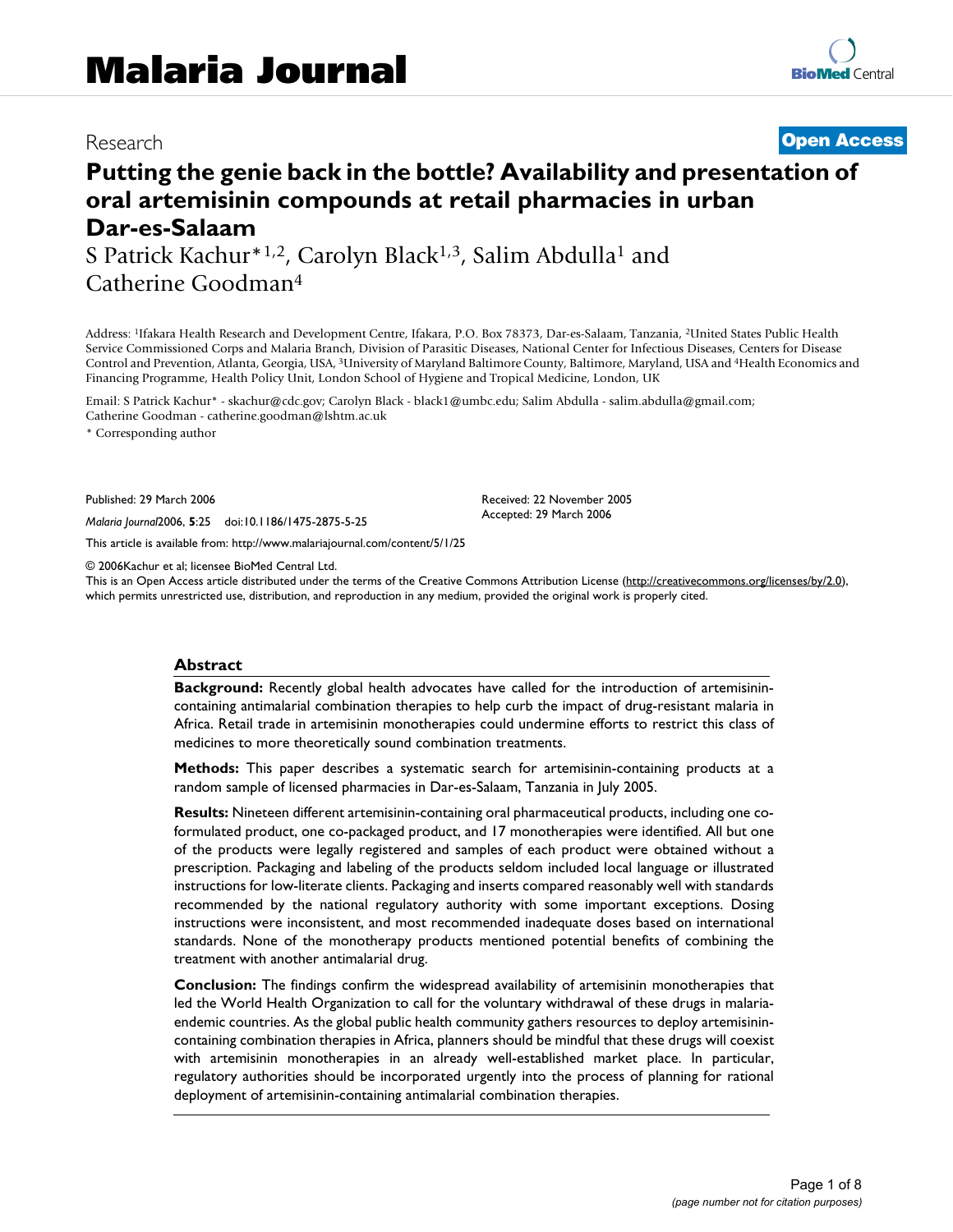# **Background**

Artemisinin-containing combination treatments (ACTs) are recommended to stem the rising tide of drug-resistant malaria in Africa[1]. So far, widespread public-sector deployment of artemisinin-containing drugs has been constrained by their relatively high cost and limited global supply, as well as some lingering concerns about safety[2,3]. International attention has focused on identifying sustainable resources for purchasing the needed drugs for widescale deployment through public sector health systems[4,5]. However, artemisinin-containing compounds have been available in retail pharmacies in many African countries for some time. In Tanzania, no fewer than 31 artemisinin-containing compounds have been registered with the Food and Drugs Authority[6]. These include a range of oral and parenteral products sold from pharmacies as prescription only medicines. Parenteral preparations are specifically intended to be administered only by a trained health worker; however, oral products–even those registered as prescription only medicines–are frequently obtained without a prescription and require that the patient or a caretaker make a choice between several products and interpret the dosing instructions provided with the packaging[7]. Therefore, this study was undertaken to identify and describe the range of oral artemisinin products currently available in one urban setting.

No previously published studies report on the quality of packaging and labeling materials for artemisinin-containing medicines. Recent reports from Asia have raised questions about the quality of commercially available artemisinin products, but have been largely limited to details on chemical content and bioavailability[8]. The presentation of a pharmaceutical product can encourage or dissuade clients from selecting it. The quality of dosing instructions, including their appropriateness for low-literate clients can have an important impact on complete adherence. Therefore, the study aimed at describing qualitative aspects of presentation for these artemisinin-containing products as well as their availability. These findings were compared to national standards for the presentation of pharmaceutical products which have been established by the Tanzania Food and Drugs Authority (TFDA), alongside requirements for chemical content and bioavailability[9].

Finally, according to Tanzania's national malaria treatment guidelines artemisinin monotherapies are recommended only as alternative regimens for patients who cannot tolerate the first-, second- or third-line drugs[10]. The World Health Organization (WHO) recommends that this class of drugs be deployed only in combination with other antimalarial drugs as a safeguard against the development of unchecked resistance[11] and has called

for a voluntary halt to marketing the monotherapies in malaria-endemic countries[12]. A number of national and global recommendations pertaining to the use of artemisinin-containing medicines have been elaborated since the first products in this class were registered[13]. This analysis also compared the manufacturers' recommended doses for these products with published international standards.

# **Methods**

Dar-es-Salaam is the commercial capital and largest major urban center in Tanzania. Home to more than three million people, it hosts a major Indian Ocean port and comprises three independently governed municipalities. Malaria transmission can occur throughout the year in Dar-es-Salaam, although the intensity of transmission in this urban setting is far lower than elsewhere in the country. None-the-less, malaria is perceived as a very common illness. It remains the single most common clinical diagnosis at health facilities in the municipalities [14]. In addition, people commonly perceive malaria to be the cause of nearly every uncomplicated febrile illness and routinely seek treatment without consulting health workers at registered facilities or obtaining a diagnosis[15].

Artemisinin-containing drugs are recognized as prescription only medications in Tanzania and can be stocked only at registered health facilities (health centres and hospitals with a licensed physician or clinical officer) and fully-licensed pharmacies (designated as Part I pharmacies). Thirty registered Part I pharmacies in the three municipalities were randomly selected from a line-list of 331 such shops provided by TFDA. Based on previous experience with similar activities in 2003 and 2004, the study team developed a questionnaire to assess the availability of artemisinin-containing antimalarial drugs at these shops during the first two weeks of July 2005. The survey instrument included scanned images of 18 products identified in previous years and asked pharmacists to identify any additional products in this class which were in stock at the time of visit or within the previous three months. The pharmacists provided the current retail price of each product they had recently stocked. They were also asked their opinions on which three drugs in this class they sold most frequently. A sample of each commercial product was purchased so that researchers could compare the packaging and labeling information. Samples were obtained without a prescription, but after explaining the purpose of the study to the pharmacist in charge.

Data from the survey were entered into EpiInfo Version 6.0 (Centers for Disease Control and Prevention, Atlanta, Georgia USA). All packaging and package inserts were scanned into a digital format and were coded and analyzed using AtlasTi version 4.2 (Scientific Software, Berlin,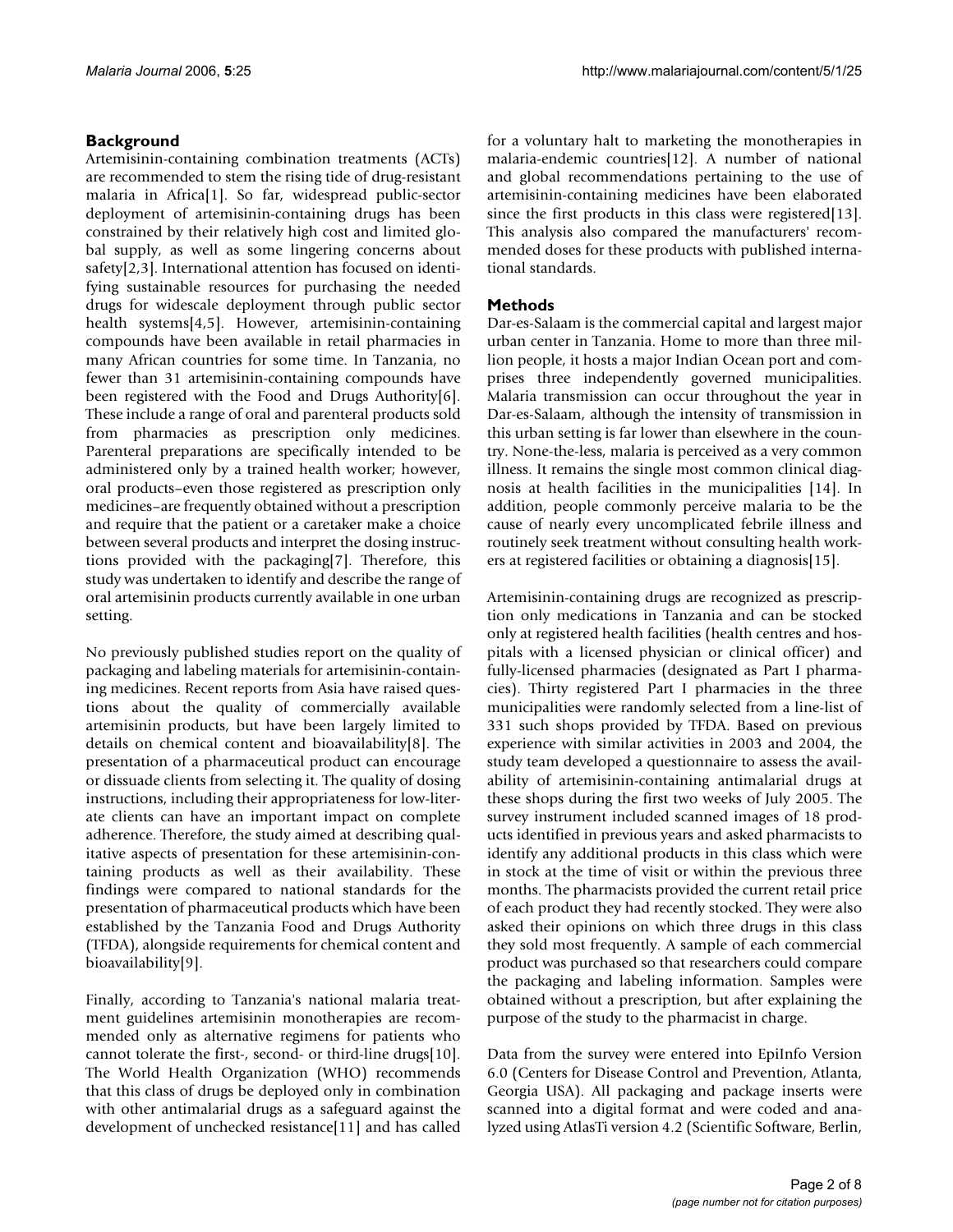| <b>Product/active</b><br>ingredient(s) | <b>Formulation</b>                     | Country of<br>origin* | 2005 availability<br>$(n = 29)$ | Named in the<br>top 3 sellers | Mean selling<br>price 2005 <sup>+</sup> |
|----------------------------------------|----------------------------------------|-----------------------|---------------------------------|-------------------------------|-----------------------------------------|
|                                        |                                        |                       |                                 | in 2005 ( $n = 28$ )          |                                         |
| I. artemether/<br>lumefantrine         | 20/120 mg tablets, co-formulated       | Switzerland           | 21 (72.4%)                      | 5 (17.9%)                     | \$7.59                                  |
| 2. artesunate and<br>mefloquine        | 200 mg and 250 mg tablets, co-packaged | Switzerland           | 17 (58.6%)                      | 0                             | \$7.05                                  |
| 3. artesunate                          | 50 mg tablets                          | China                 | 6(20.7%)                        | 0                             | \$4.62                                  |
| 4. artesunate                          | 50 mg tablets                          | France                | 24 (82.8%)                      | 7(25.0%)                      | \$5.48                                  |
| 5. artesunate                          | 50 mg tablets                          | Switzerland           | 8(27.6%)                        | 0                             | \$5.26                                  |
| 6. artesunate                          | 50 mg tablets                          | Belgium               | 28 (96.6%)                      | 3(10.7%)                      | \$3.53                                  |
| 7. artesunate                          | 50 mg tablets                          | India                 | 17(58.6%)                       | 0                             | \$2.51                                  |
| 8. artesunate                          | 100 mg tablets                         | Belgium               | 28 (96.6%)                      | 28 (100%)                     | \$4.99                                  |
| 9. artesunate                          | 100 mg tablets                         | Tanzania              | 7(24.1%)                        | 1(3.6%)                       | \$2.19                                  |
| 10. artesunate                         | 100 mg tablets                         | Tanzania              | 20 (69.0%)                      | 6(21.4%)                      | \$1.92                                  |
| II. artesunate                         | 100 mg tablets                         | Kenya                 | 2(6.9%)                         | 0                             | \$2.31                                  |
| 12. artesunate                         | 200 mg tablets                         | Switzerland           | 19 (65.5%)                      | (3.6%)                        | \$6.72                                  |
| 13. artemether                         | 40 mg tablets                          | India                 | 8 (27.6% 0                      | 0                             | \$2.24                                  |
| 14. artemether                         | 50 mg tablets                          | China                 | 24 (82.8%)                      | 15 (53.6%)                    | \$4.74                                  |
| 15. artemether                         | 180 mg/60 ml suspension                | Belgium               | 18(62.1%)                       | 0                             | \$4.65                                  |
| 16. artemether                         | 300 mg/100 ml suspension               | Belgium               | 3(10.3%)                        | 0                             | \$5.75                                  |
| 17. dihydroartemisinin                 | 60 mg tablets                          | Korea                 | 18(62.1%)                       | 0                             | \$4.36                                  |
| 18. dihydroartemisinin                 | 60 mg tablets                          | China                 | 25 (86.2%)                      | 9(35.7%)                      | \$4.55                                  |
| 19. dihydroartemisinin                 | 160 mg/80 ml suspension                | China                 | 20 (69.0%)                      | 0                             | \$4.18                                  |

**Table 1: Artemisin-containing oral pharmaceutical products obtained from registered pharmacies in Dar-es-Salaam, Tanzania, 2005**

\*Country of origin refers to the address of the company holding registration for this product in Tanzania (with the exception of product 11 which was not registered in the country). In some cases drugs that are produced in Asia are packaged and distributed by pharmaceutical partners in Africa and Europe. This information was not consistently provided.

†On 15 July 2005 = US \$1.00 = 1188 Tanzania shillings

GERMANY). Elements of drug presentation were compared to nationally recognized standards for labeling and package inserts as elaborated by TFDA[9] and dosing recommendations were compared to standards established by WHO[11].

#### **Results**

#### *Availability, origin, price and estimated sales*

Data were successfully collected in 29 pharmacies. Six of the pharmacies selected from the line list could not be located so other Part 1 drug stores in the same neighborhoods were substituted. One additional pharmacy could not be located and no appropriate substitute was found. All shops had at least two artemisinin-containing products available on the day of the visit, and one shop had 16 different products on offer and had stocked two additional items in the previous three months. The median number of artemisinin-containing oral pharmaceutical products available at selected pharmacies was 13 (mean = 10.8). In all 19 different products were identified, not including parenteral or rectal preparations. All but two products were artemisinin monotherapies. The exceptions were product #1 a co-formulated tablet containing artemether/lumefantrine and product #2, co-packaged tablets of artesunate and mefloquine. Nine (31%) pharmacists indicated that they were out of stock on the day of interview for one or more artemisinin-containing products that they regularly carried within the past three months. There was no observable trend for individual brands or products and no product had been stocked out at more than two outlets. The 19 products available are listed in Table 1 below, which also compares the relative prevalence of each product and its mean purchase price as well as pharmacists' perceptions of the best selling brands

Eleven of the products contained artesunate, but products containing artemether and dihydroartemisinin were also commonly encountered. At least one product containing each of these compounds was identified at more than 80% of outlets. All products but one (product #11) were registered with TFDA and sold under the labels of pharmaceutical producers in Europe  $(n = 9)$ , Asia  $(n = 7)$  and Africa (n = 3 including the one unregistered product). One European company was the source of four different products, two artesunate tablets and two artemether suspensions. Another European company supplied three products, two artesunate tablets and one product containing co-packaged artesunate and mefloquine. One Asian company was the source of two products, both tablets and suspension containing dihydroartemisinin. All other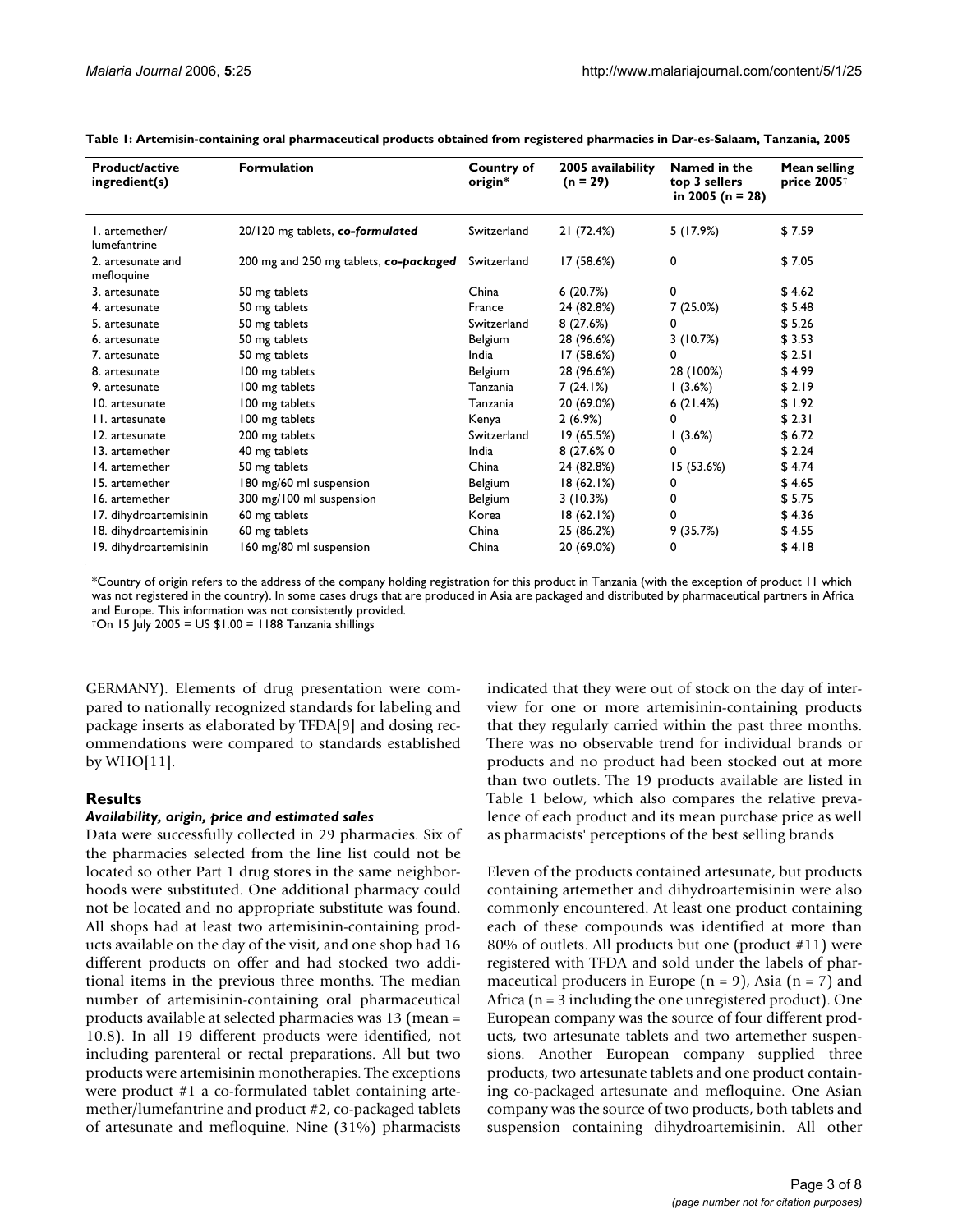**Table 2: Features of packaging and labeling for oral artemisinin-containing pharmaceutical products at pharmacies in Dar-es-Salaam, Tanzania**

| Feature                                                                            | <b>Frequency</b> |
|------------------------------------------------------------------------------------|------------------|
| General features                                                                   |                  |
| Packaged and sold as a unit dose                                                   | 19 (100%)        |
| Package insert included                                                            | 19 (100%)        |
| Image of mosquito appears on package                                               | 7 (37%)          |
| <b>TFDA Package and labeling requirements</b>                                      |                  |
| International non-proprietary name included                                        | 19 (100%)        |
| Non-proprietary name is printed larger or bolder*                                  | 0                |
| Strength of active ingredient identified                                           | 19 (100%)        |
| Name and address of registrant identified                                          | 17 (89%)         |
| Name and address of manufacturer other than registrant identified                  | 7 (37%)          |
| Labeled "Keep out of reach of children"                                            | 10(53%)          |
| Lot or batch number                                                                | 19 (100%)        |
| Expiry date                                                                        | 19 (100%)        |
| Date of manufacture                                                                | 18 (95%)         |
| TFDA Registration number                                                           | 6(32%)           |
| <b>TFDA Package insert requirements</b>                                            |                  |
| Indication (uncomplicated malaria)                                                 | 19 (100%)        |
| Dosage regimen                                                                     | 19 (100%)        |
| Contraindications                                                                  | 12(63%)          |
| Side effects                                                                       | 19 (100%)        |
| Drug interactions                                                                  | 11(58%)          |
| Precautions and warnings                                                           | 18 (95%)         |
| Symptoms and treatment of overdose                                                 | 11(58%)          |
| Presentation (e.g. "12 tablets of 100 mg each")                                    | 19 (100%)        |
| Storage instructions                                                               | 13(68%)          |
| Shelf life                                                                         | 14 (74%)         |
| Name and address of manufacturer other than registrant identified                  | 6(32%)           |
| Date of publication of package insert                                              | 9(47%)           |
| Appropriateness of recommended dose                                                |                  |
| Recommended total adult dose consistent with international standards <sup>**</sup> | 4(21%)           |
| Recommended duration consistent with international standards <sup>***</sup>        | 5(26%)           |
| Mentions that non-immune patients may require additional doses                     | 2(13%)           |
| Gives dosages for children                                                         | 17 (89%)         |
| Specifically formulated for children                                               | 4(21%)           |
|                                                                                    |                  |

\*Excludes one generic product.

\*\*At least 16 mg/kg for artesunate, artemether or dihydroartemisinin monotherapies; 9 mg/kg artemether combined with 72 mg/kg lumefantrine; or 12 mg/kg artesunate combined with 32 mg/kg mefloquine.

\*\*At least 7 days for artemisinin monotherapies, 6 doses of artemether/lumefantrine over 3 days, or 3 daily doses for artesunate + mefloquine.

products represented the registering company's sole product in the class. In all the 19 products identified were registered to or produced by 13 different manufacturers.

Prices ranged from 12,800 Tanzanian shillings (TSh) (US \$10.77) for an adult dose of product #1 to 1,300 TSh (\$1.09) for an adult dose of product #10. The co-formulated and co-packaged ACT products (products #1 and #2, respectively) fetched the highest prices. However, at least one artesunate monotherapy (product #12) was priced similarly. Most of the European and Chinese monotherapy products sold for 5000–6000 TSh (roughly \$4.00

to \$5.00) for one adult dose, while those from Indian or African manufacturers were considerably less expensive. Prices for individual products varied among the shops, but relative differences between specific products within a given shop were remarkably similar across all outlets. When asked to comment on the three best selling brands of artemisinin-containing drugs, all 28 pharmacists who responded named the same European brand of artesunate monotherapy (one pharmacist declined to estimate relative sales of individual products but stocked only products from this manufacturer). The distant second and third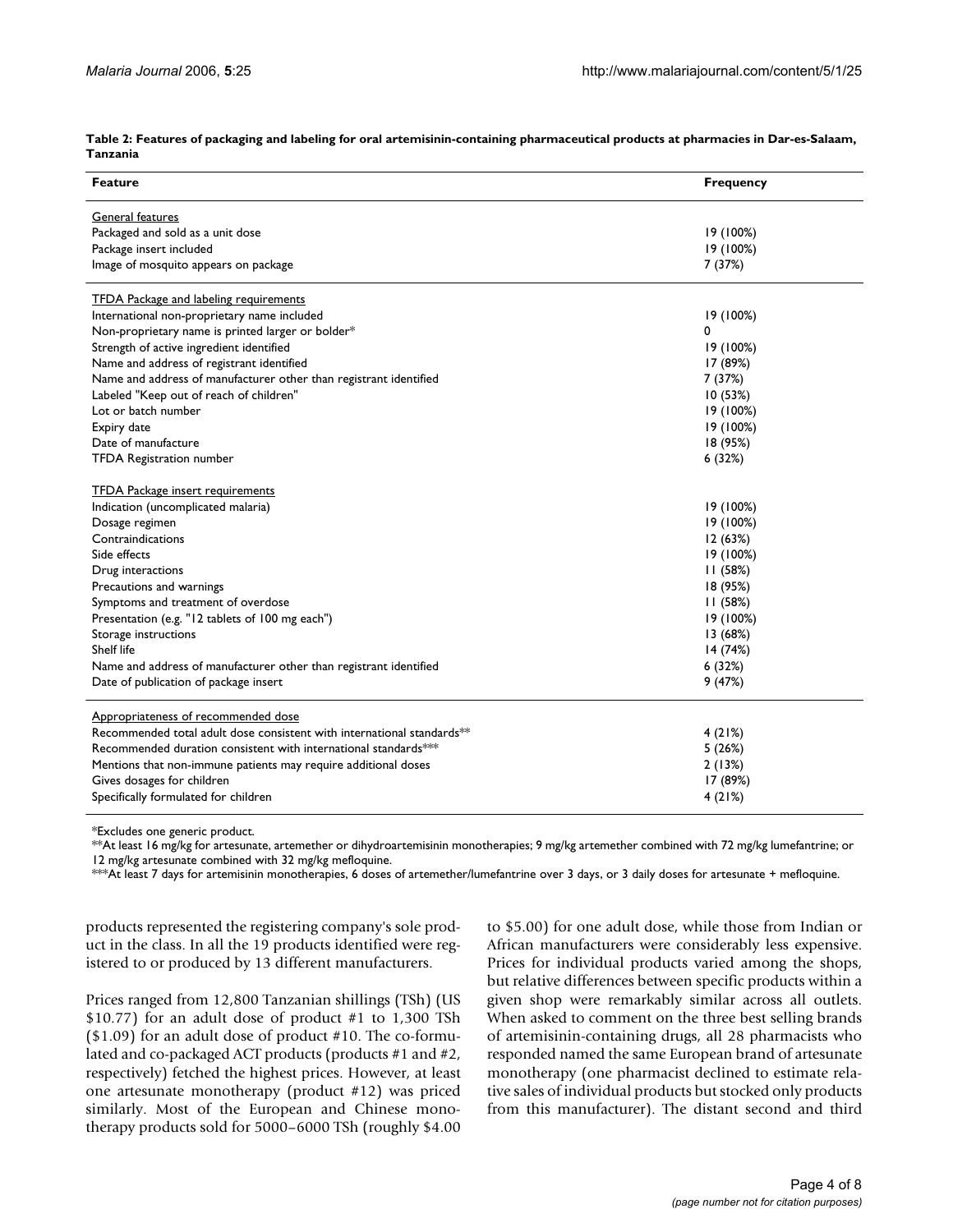most commonly named products were Asian brands of artemether and dihydroartemisinin tablets, respectively.

#### *Features of drug presentation*

All of the products were sold as prepackaged unit doses, usually sufficient for an average adult taking the manufacturer's recommended course of treatment. All were obtained in the manufacturers' original packaging. Tablets were sealed in blisters or foil sachets and powder for suspension was provided in tamper-proof bottles. Each product included the manufacturer's package insert and was contained in a professionally manufactured box with high quality printing using no fewer than two colors. None of the medicines in this class were sold as loose tablets dispensed from bulk containers. All but three products were identified as antimalarial drugs on the overpackaging, most typically in English. Only three products included this information in Swahili. Other languages including French, Italian, Spanish, Chinese, and Portuguese were more commonly represented. Seven products included an image of a mosquito on the box, which might have helped low-literate and non-European consumers identify them as malaria treatments. However, in at least two cases the image was so stylized as to be of limited use for this purpose.

Table 2 includes information about how well the products matched legally recognized standards for packaging and labeling of pharmaceutical products in Tanzania[9] Most of the products conformed reasonably well with many of the standards, but there were some notable exceptions. The nonproprietary name always appeared in much smaller type font than the commercial name, except in the case of the single generic product. Only six products had their Tanzanian registration number printed on the packaging, suggesting many were packed for sale in multiple countries. Two additional products were labeled with registration numbers from other countries, one each for Nigeria and Ecuador. Seven products identified a manufacturer other than the registrant with statements such as "Manufactured by Company X in Asia for Company Y in Europe." In particular, many of the European and African products did not mention any other partners that might have been responsible for some stages of the production including extraction and tablet formulation, although this is likely to have been the case for many. Information on contraindications, drug interactions and how to recognize and manage overdose was inconsistently provided. Fewer than half included a date of publication for the package insert. Five products were packaged with inserts prepared for two or more preparations of the same drug.

### *Appropriateness of recommended doses*

The recommended doses for the co-formulated (product #1) and co-packaged (product #2) ACTs were consistent

with international recommendations. The World Health Organization recommends that artemisinin monotherapy be used only when combination treatments are unavailable or a patient cannot tolerate another antimalarial drug[11] and has recently called on manufacturers to withdraw these products from markets in malariaendemic countries[12]. In the past, WHO recommended that at least seven days of monotherapy and a total dose of 16 mg/kg (1120 mg for an adult) was warranted, even in partially immune adults[16]. One recent report among non-immune patients suggests that even this prolonged monotherapy may be suboptimal[17]. Investigators compared the total dose of artemisinin recommended for an adult and calculated the recommended pediatric dose for an 18 month old child weighing 15 kg based on information in the package inserts. Three products recommended no adult dose. The total adult artemisinin dose recommended among the other products ranged from 360 mg (product #17) to 1200 mg (products #5 and 12). Ten products recommended a total adult dose of 600 mg of artemisinin. The recommended dose for an 18 month old 15 kg child was similarly variable, ranging from 105 mg (product #11) to 450 mg (products #5 and 12) total artemisinin dose (At lease 240 mg would be required to comply with WHO recommendations for such a child). Four products recommended a total aretmisinin dose of 144 mg and five recommended 180 mg for a child in this age or weight group. Two products recommended no pediatric doses and included the comments: "Not recommended for children < 30 kg." (product #2, the co-packaged product) and "Below 35 kg.: As directed by physician" (product #10).

Aside from the total dose, the recommended duration of therapy was inadequate for most of the products identified, particularly the artemisinin monotherapies. Of the 17 monotherapies identified, only the three dihydroartemisinin products recommended a seven day course of treatment. At least two other products included a statement about non-immune patients requiring additional doses and an extended duration of therapy. None of the monotherapy products included any information about the advantages or disadvantages of combining treatment with other antimalarial drugs. Thirteen products recommended regimens based on single daily doses, often with a loading dose double what was recommended on subsequent days. Three products recommended two doses on the first day of treatment followed by daily doses thereafter (products #1, 12 and 13). Three artesunate monotherapy products recommended twice daily doses (products #3, 4 and 7).

All of the products were packaged in unit doses. But in most cases these were sufficient only for the substandard doses recommended by the manufacturers. To obtain a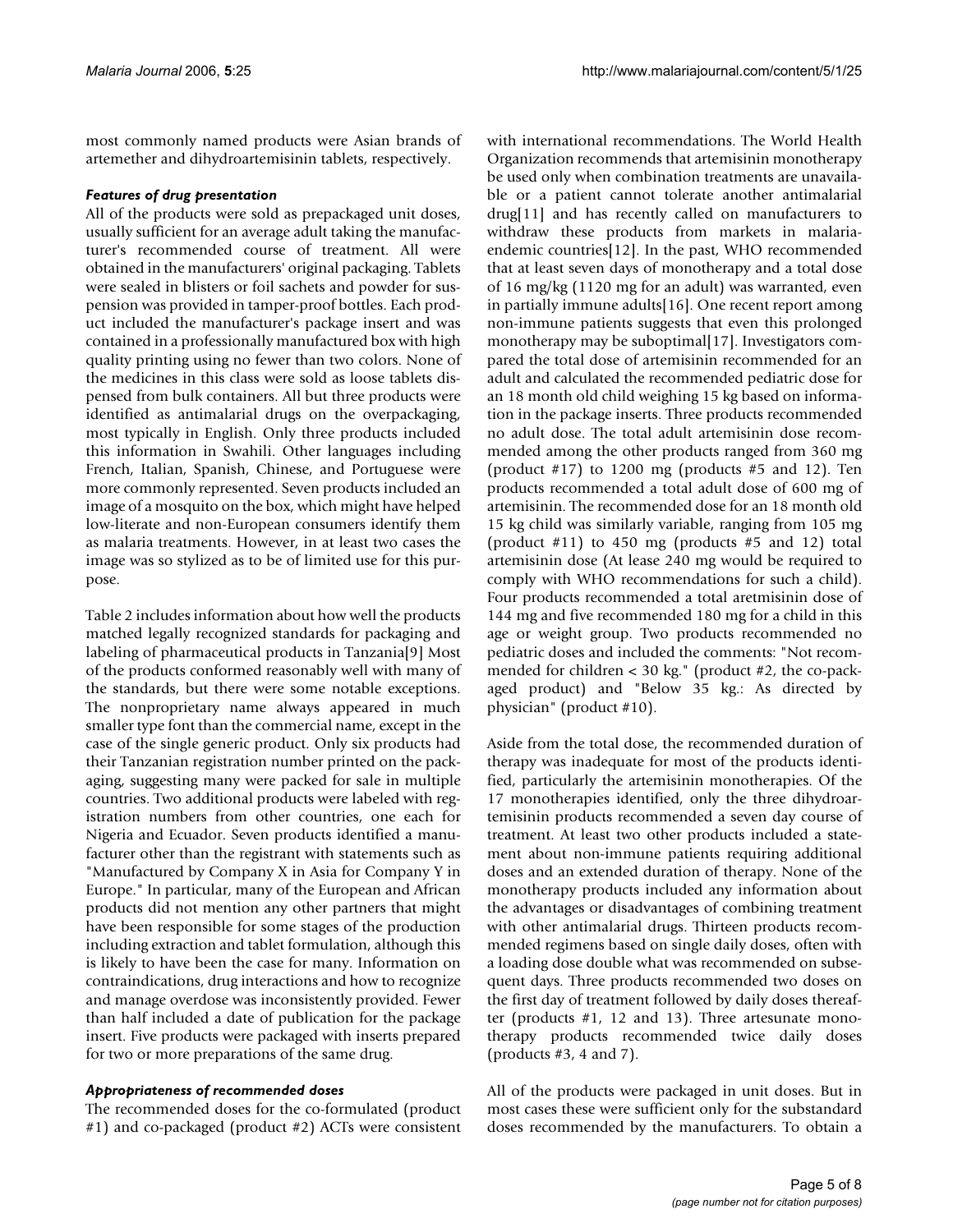complete seven day treatment adult patients would have had to purchase at least two "unit doses" of all of the artemether and artesunate monotherapy products. Four products were specifically identified as pediatric preparations (a 50 mg. artesunate tablet, a suspension of dihydroartemisinin and two preparations of artemether suspension). According to WHO recommendations, the number of tablets or volume of suspension available for each of these four pediatric products would have been sufficient for children ranging from up to 9.6 kg for one product all the way to 21.4 kg for another. Additional packages would have to be purchased to treat larger children completely.

# **Discussion**

A recent report from the United States (US) Institute of Medicine (IOM) describes a twofold challenge: "to facilitate widespread use of artemisinins while, at the same time, to preserve their effectiveness for as long as possible[18]." In its report, the group advances its case for a global level subsidy combined with a coordinated worldwide effort to procure and deploy artemisinin compounds exclusively in combination therapies co-formulated with other antimalarial drugs. Among other proposed advantages, the IOM authors anticipate that this approach would empower the global community to dissuade participating manufacturers from producing and promoting artemisinin monotherapies. Assuming the resource and production constraints are overcome and the global procurement mechanism established within the next 5 years it is important to recognize that unsubsidized, dynamic retail markets for artemisinin monotherapies are already established–and thriving–particularly in urban centers. A recent plea from the World Health Organization to persuade manufacturers to withdraw monotherapies from markets in endemic countries is welcome, but cannot be effectively enforced without the cooperation of industry and regulatory officials[12].

The findings suggest that this challenge be addressed as urgently as possible. They confirm that artemisinin-containing oral pharmaceutical products are already widely available at pharmacies in urban Dar-es-Salaam and underscore the urgency with which WHO called for an immediate halt to their proliferation. The number and range of products described in this study were nearly identical in a similar activity completed a year prior (the 2004 survey identified 17 products). While the implementation of an ACT for first-line malaria treatment in the public sector has been delayed in Tanzania by the need for donor support and a global shortage of raw material for artemisinin production[19], relatively few of the pharmacies visited had stocked out of these drugs at any time in recent memory. In addition to their broad availability, the products ranged widely in price. Although some were priced well beyond the reach of most Tanzanian consumers, the most affordable items in this class were priced only 50% higher than European products containing sulfadoxine pyrimethamine, the currently recommended first-line treatment for malaria.

While many of the national standards for packaging and labeling were met, most products were packaged for monotherapy and dosing instructions varied as much as four fold across the range of products. In addition, most products recommended doses that were insufficient based on international recommendations. An additional issue of concern with the presentation of these products is that the regulatory requirements assume that the drugs will be available by prescription only. For that reason they include a level of detail that is appropriate for a physician or pharmacist, but would be very difficult for even an English-literate lay person to interpret. Recognizing that for the most part antimalarial drugs are dispensed and purchased not by trained health professionals, but by ordinary consumers, WHO has recently produced specifications for prepacking antimalarial medications[20]. Their report also recommends that careful packaging should be coupled with information, education and communication efforts to optimize consumers' ability to adhere to recommended therapies and dosing regimens. Malaria control officials and regulatory authorities may wish to reconsider their current requirements in light of these new specifications, particularly in countries like Tanzania, where a new national treatment policy recommending ACT is about to be launched.

These observations are discouraging. However, it is important to note that in Tanzania this complex market for artemisinin-based drugs is still relatively contained within major urban centres. The availability of pharmacies and expensive medical products in rural areas, where most malaria transmission occurs, is far more limited. In rural Tanzania, for example, drug shops seldom promote antimalarials other than the recommended first- and second-line drugs [21]; artemisinin-containing treatments are found only occasionally[22]. Nevertheless, the findings point to the urgent need for malaria control officials and drugs regulatory authorities in malaria-endemic countries to plan for a coordinated and rational deployment of artemisinin-containing antimalarial drugs. In Tanzania, and a number of other countries, the Ministry of Health anticipates introducing ACTs for first-line treatment of uncomplicated malaria as early as 2006[23]. It is unlikely that the global subsidy as recommended by IOM will have materialized by that time and it is unrealistic to expect that established products will be retrenched without substantial intervention. But funds are available to make a highly subsidized ACT available at public sector health facilities which could discourage many clients from resorting to relatively expensive treatments at pharmacies.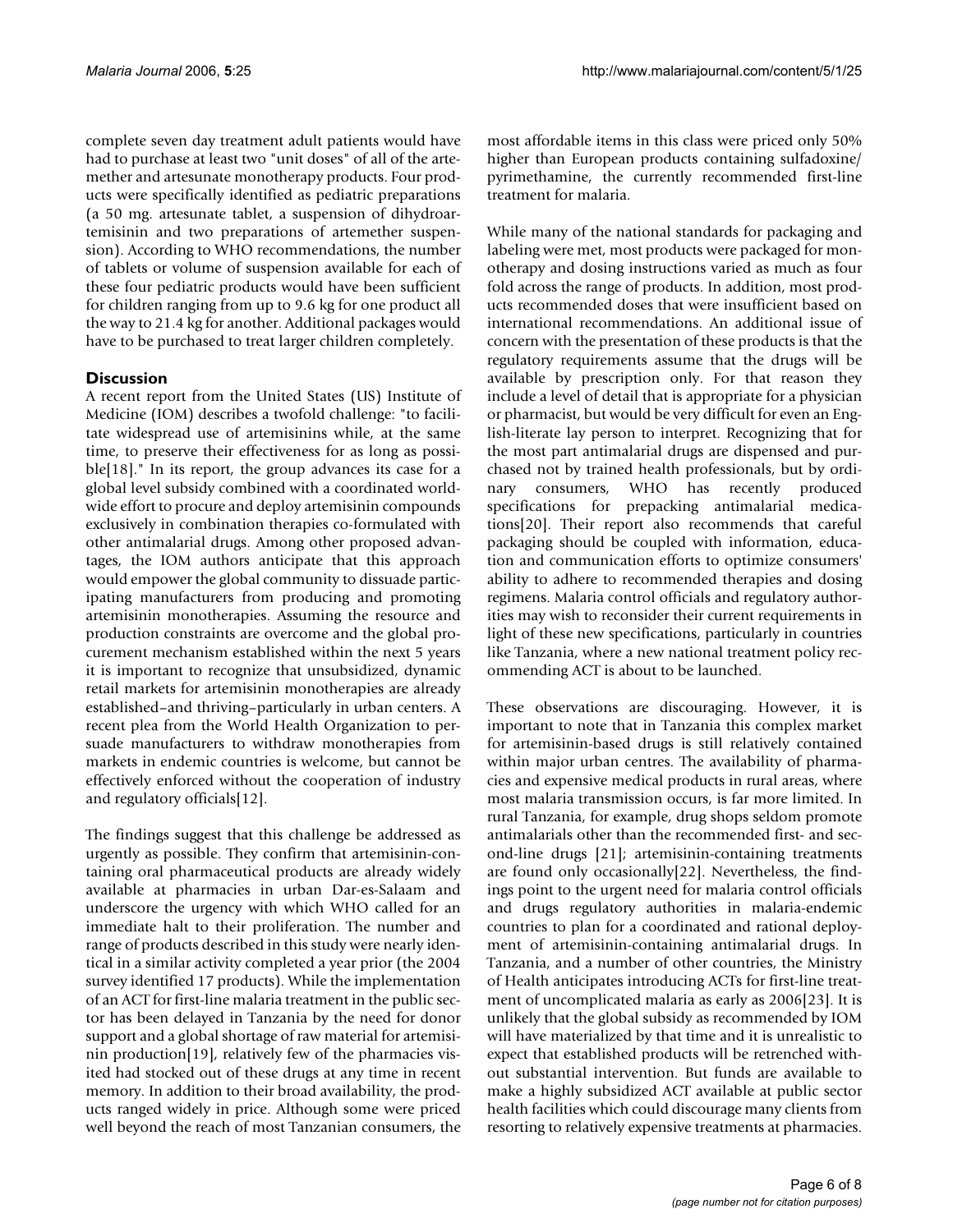However, people will continue to rely on retail sector sources for their flexibility and convenience[21] and some of the products identified are approaching affordability and can be expected to become ever more widely available. Interventions to expand the availability of ACT for home and community management of malaria might offer one way to work actively with pharmaceutical retailers to achieve high coverage and minimize misuse of monotherapies[24], but such an approach is unlikely to be appropriate everywhere ACTs are used[25]. Improved packaging and presentation might also be employed to enhance the likelihood that those who obtain artemisinin-containing drugs complete the recommended dose[26].

No single solution will likely reverse the current trend as countries move quickly to roll out ACTs. Rather, malaria control officials and drugs regulatory authorities will have to negotiate solutions and develop adaptive practices if the twin goals of achieving broad access and safeguarding against resistance are to be feasible. Monitoring the availability and presentation of already registered products, as well as carefully considering applications for registering new products should be undertaken as soon as possible. Reconsidering packaging and labeling requirements so that they result in more useful information and are consistent with national and international guidelines would go a long way to improving the situation as well. It may be a long while before a global subsidy on ACTs achieves the goal of crowding out artemisinin monotherapy products– if such a development ever occurs. Engaging pharmaceutical producers and regulators in the process of rationally rolling out ACT to meet the needs of malaria-endemic countries where traditional antimalarial drugs have become ineffective may be a more constructive way forward in the short- to medium-term.

# **Conclusion**

Artemisinin-containing monotherapies are already widely available in retail pharmacies in Tanzania and elsewhere, even while public health officials struggle to introduce more rational ACTs and global authorities have called for the recall of single drug treatments in this class. Packaging and labeling of these commercially available products is highly variable and manufacturers generally recommend insufficient doses and duration of therapy based on international recommendations. National and international plans to deploy ACTs should urgently engage pharmaceutical manufacturers and drugs regulatory authorities or risk undermining the long term utility of this entire class of drugs.

# **Authors' contributions**

SPK developed the research plan, selected the sample, supervised data collection, completed the analysis, and drafted the manuscript. CB adapted the study instruments, collected the samples, coded the data and contributed to this manuscript. SA contributed to the research plan and manuscript. CG conceived the research question and contributed to the research plan, data coding, analysis and manuscript. All authors read and approved the final manuscript.

## **Acknowledgements**

The authors wish to thank Patrick Kajiji, Jessica Keen, and Mzee Ali Mtangenange who visited pharmacies and purchased samples in 2003 and 2004. Support from Dr. Hassan Mshinda, Director, Ifakara Health Research and Development Centre, is appreciated. Rima Shretta, Management Sciences for Health, kindly provided comments on an early draft of this report. Catherine Goodman was supported by a post-doctoral fellowship from the Economic and Social Research Council (REF: PTA-026-27-0179)

#### **References**

- 1. White NJ, Nosten F, Looareesuwan S, Watkins WM, Marsh K, Snow RW, Kokwaro G, Ouma J, Hien TT, Molyneux ME, Taylor TE, Newbold CI, Ruebush TK 2nd, Danis M, Greenwood BM, Anderson RM, Olliaro P: **[Averting a malaria disaster.](http://www.ncbi.nlm.nih.gov/entrez/query.fcgi?cmd=Retrieve&db=PubMed&dopt=Abstract&list_uids=10371589)** *Lancet* 1999, **353:**1965-1967.
- 2. Bloland PB, Kachur SP, Williams HA: **[Trends in antimalarial drug](http://www.ncbi.nlm.nih.gov/entrez/query.fcgi?cmd=Retrieve&db=PubMed&dopt=Abstract&list_uids=14506211) [deployment in sub-Saharan Africa.](http://www.ncbi.nlm.nih.gov/entrez/query.fcgi?cmd=Retrieve&db=PubMed&dopt=Abstract&list_uids=14506211)** *J Exp Biol* 2003, **206:**3761-3769.
- 3. Duffy PE, Mutabingwa TK: **[Drug combinations for malaria: time](http://www.ncbi.nlm.nih.gov/entrez/query.fcgi?cmd=Retrieve&db=PubMed&dopt=Abstract&list_uids=14723982) [to ACT?](http://www.ncbi.nlm.nih.gov/entrez/query.fcgi?cmd=Retrieve&db=PubMed&dopt=Abstract&list_uids=14723982)** *Lancet* 2004, **363:**3-4.
- 4. Snow RW, Eckert E, Teklehaimanot A: **[Estimating the needs for](http://www.ncbi.nlm.nih.gov/entrez/query.fcgi?cmd=Retrieve&db=PubMed&dopt=Abstract&list_uids=12901938) [artesunate-based combination therapy for malaria case](http://www.ncbi.nlm.nih.gov/entrez/query.fcgi?cmd=Retrieve&db=PubMed&dopt=Abstract&list_uids=12901938)[management in Africa.](http://www.ncbi.nlm.nih.gov/entrez/query.fcgi?cmd=Retrieve&db=PubMed&dopt=Abstract&list_uids=12901938)** *Trends Parasitol* 2003, **19:**363-369.
- 5. Mutabingwa TK: **[Artemisinin-based combination therapies](http://www.ncbi.nlm.nih.gov/entrez/query.fcgi?cmd=Retrieve&db=PubMed&dopt=Abstract&list_uids=16098946) [\(ACTs\): Best hope for malaria treatment but inaccessible to](http://www.ncbi.nlm.nih.gov/entrez/query.fcgi?cmd=Retrieve&db=PubMed&dopt=Abstract&list_uids=16098946) [the needy!](http://www.ncbi.nlm.nih.gov/entrez/query.fcgi?cmd=Retrieve&db=PubMed&dopt=Abstract&list_uids=16098946)** *Acta Trop* 2005, **95:**305-315.
- 6. United States Agency for International Development and Centers for Disease Control and Prevention: *President's Malaria Initiative. Tanzania Rapid Assessment Report* Dar-es-Salaam; 2005.
- 7. Kumaranayake L, Hongoro C, Lake S, Mujinja P, Mpembeni R: **Coping with private health markets–regulatory (in)effectiveness in sub-Saharan Africa.** In *The new public/private mix in health: exploring the changing landscape* Edited by: Soderlund N, Mendoza-Arana P, Goudge J. Geneva: Alliance for Health Policy and Systems Research; 2003.
- 8. Dondorp AM, Newton PN, Mayxay M, Van Damme W, Smithuis FM, Yeung S, Petit A, Lynam AJ, Johnson A, Hien TT, McGready R, Farrar JJ, Looareesuwan S, Day NP, Green MD, White NJ: **[Fake antimalar](http://www.ncbi.nlm.nih.gov/entrez/query.fcgi?cmd=Retrieve&db=PubMed&dopt=Abstract&list_uids=15598255)ials in Southeast Asia are a major impediment to malaria** control: multinational cross-sectional survey on the preva-<br>lence of fake antimalarials. Trop Med Int Health 2004,  $I$ ence of fake antimalarials. **9:**1241-1246.
- 9. United Republic of Tanzania: *Tanzania Food and Drugs Act* 2003.
- 10. Ministry of Health. United Republic of Tanzania: *Guidelines for Diagnosis and Treatment of Malaria. Dar-es-Salaam: National Malaria Control Programme* Dar-es-Salaam: National Malaria Control Programme; 2001.
- 11. World Health Organization: *Antimalarial Drug Combination Therapy: Report of a WHO Technical Consultation* Geneva: World Health Organization; 2001.
- 12. Donnelly J: **Resistance to malaria drug said to imperil millions.** *Boston Globe* 2006:2.
- 13. United Republic of Tanzania: *National Guidelines for Diagnosis and Treatment of Malaria (DRAFT)* Dar-es-Salaam: National Malaria Control Programme; 2005.
- 14. Wang SJ, Lengeler C, Smith TA, Vounatsou P, Cisse G, Diallo DA, Akogbeto M, Mtasiwa D, Teklehaimanot A, Tanner M: **[Rapid urban](http://www.ncbi.nlm.nih.gov/entrez/query.fcgi?cmd=Retrieve&db=PubMed&dopt=Abstract&list_uids=16153298) [malaria appraisal \(RUMA\) in sub-Saharan Africa.](http://www.ncbi.nlm.nih.gov/entrez/query.fcgi?cmd=Retrieve&db=PubMed&dopt=Abstract&list_uids=16153298)** *Malar J* 2005, **4:**40.
- 15. Obrist van Eeuwijk B: *Struggling for Health in the City: An anthropological inquiry of health, vulnerability and resilience in Dar-es-Salaam, Tanzania* Bern: Peter Lang, AG, European Academic Publishers; 2006.